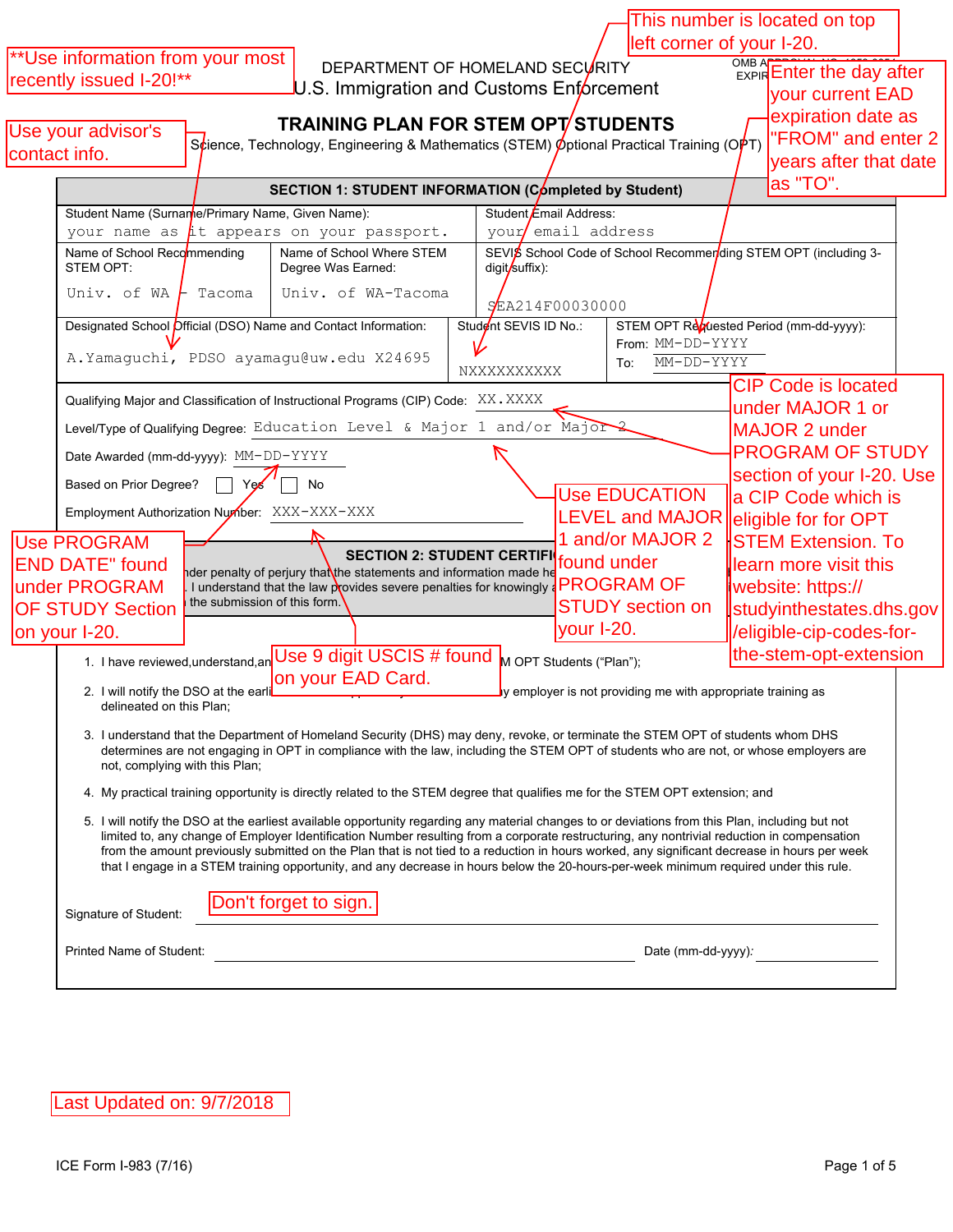| Work with your employer to fill out section 3 & 4 as directed. All fields must be filled out.                                                                                                                                                                                                                                                                                                                                                                                                                                                                                                                                                                                                                                                                                                                                                                                                                                                                                                                                                                                                                                                                                                                                                                                                                                                                                                                                                                                                                                                                                                                                                                                                                                                                                                                                                                                                                                                                                                                                                                                                                                                                                                                                                                                                                                                                                                                                                                                                                                                                                                                                                                                                                                                                                                                                                                                                                                                                                                           |                                                                                                                                                                        |                                                             |        |           |  |  |  |
|---------------------------------------------------------------------------------------------------------------------------------------------------------------------------------------------------------------------------------------------------------------------------------------------------------------------------------------------------------------------------------------------------------------------------------------------------------------------------------------------------------------------------------------------------------------------------------------------------------------------------------------------------------------------------------------------------------------------------------------------------------------------------------------------------------------------------------------------------------------------------------------------------------------------------------------------------------------------------------------------------------------------------------------------------------------------------------------------------------------------------------------------------------------------------------------------------------------------------------------------------------------------------------------------------------------------------------------------------------------------------------------------------------------------------------------------------------------------------------------------------------------------------------------------------------------------------------------------------------------------------------------------------------------------------------------------------------------------------------------------------------------------------------------------------------------------------------------------------------------------------------------------------------------------------------------------------------------------------------------------------------------------------------------------------------------------------------------------------------------------------------------------------------------------------------------------------------------------------------------------------------------------------------------------------------------------------------------------------------------------------------------------------------------------------------------------------------------------------------------------------------------------------------------------------------------------------------------------------------------------------------------------------------------------------------------------------------------------------------------------------------------------------------------------------------------------------------------------------------------------------------------------------------------------------------------------------------------------------------------------------------|------------------------------------------------------------------------------------------------------------------------------------------------------------------------|-------------------------------------------------------------|--------|-----------|--|--|--|
| <b>SECTION 3: EMPLOYER INFORMATION (Completed by Employer)</b>                                                                                                                                                                                                                                                                                                                                                                                                                                                                                                                                                                                                                                                                                                                                                                                                                                                                                                                                                                                                                                                                                                                                                                                                                                                                                                                                                                                                                                                                                                                                                                                                                                                                                                                                                                                                                                                                                                                                                                                                                                                                                                                                                                                                                                                                                                                                                                                                                                                                                                                                                                                                                                                                                                                                                                                                                                                                                                                                          |                                                                                                                                                                        |                                                             |        |           |  |  |  |
| <b>Employer Name:</b>                                                                                                                                                                                                                                                                                                                                                                                                                                                                                                                                                                                                                                                                                                                                                                                                                                                                                                                                                                                                                                                                                                                                                                                                                                                                                                                                                                                                                                                                                                                                                                                                                                                                                                                                                                                                                                                                                                                                                                                                                                                                                                                                                                                                                                                                                                                                                                                                                                                                                                                                                                                                                                                                                                                                                                                                                                                                                                                                                                                   |                                                                                                                                                                        | <b>Street Address:</b>                                      | Suite: |           |  |  |  |
| Employer Website URL:                                                                                                                                                                                                                                                                                                                                                                                                                                                                                                                                                                                                                                                                                                                                                                                                                                                                                                                                                                                                                                                                                                                                                                                                                                                                                                                                                                                                                                                                                                                                                                                                                                                                                                                                                                                                                                                                                                                                                                                                                                                                                                                                                                                                                                                                                                                                                                                                                                                                                                                                                                                                                                                                                                                                                                                                                                                                                                                                                                                   |                                                                                                                                                                        | City:                                                       | State: | ZIP Code: |  |  |  |
| Number of Full-Time<br>Employer ID Number (EIN):<br>Employees in U.S.:                                                                                                                                                                                                                                                                                                                                                                                                                                                                                                                                                                                                                                                                                                                                                                                                                                                                                                                                                                                                                                                                                                                                                                                                                                                                                                                                                                                                                                                                                                                                                                                                                                                                                                                                                                                                                                                                                                                                                                                                                                                                                                                                                                                                                                                                                                                                                                                                                                                                                                                                                                                                                                                                                                                                                                                                                                                                                                                                  |                                                                                                                                                                        | North American Industry Classification System (NAICS) Code: |        |           |  |  |  |
| OPT Hours Per Week (must be at least 20<br>hours/week):<br>Start Date of Employment (mm-dd-yyyy):                                                                                                                                                                                                                                                                                                                                                                                                                                                                                                                                                                                                                                                                                                                                                                                                                                                                                                                                                                                                                                                                                                                                                                                                                                                                                                                                                                                                                                                                                                                                                                                                                                                                                                                                                                                                                                                                                                                                                                                                                                                                                                                                                                                                                                                                                                                                                                                                                                                                                                                                                                                                                                                                                                                                                                                                                                                                                                       | Compensation:<br>A. Salary Amount and Frequency:                                                                                                                       | B. Other Compensation (Type and Estimated Amount or Value): |        |           |  |  |  |
|                                                                                                                                                                                                                                                                                                                                                                                                                                                                                                                                                                                                                                                                                                                                                                                                                                                                                                                                                                                                                                                                                                                                                                                                                                                                                                                                                                                                                                                                                                                                                                                                                                                                                                                                                                                                                                                                                                                                                                                                                                                                                                                                                                                                                                                                                                                                                                                                                                                                                                                                                                                                                                                                                                                                                                                                                                                                                                                                                                                                         | $1_{\cdot}$<br>2. $\qquad \qquad$<br>3.<br><u> 1980 - Johann Barbara, martin amerikan basar dan berasal dan berasal dalam basar dalam basar dalam basar dala</u><br>4. |                                                             |        |           |  |  |  |
| I declare and affirm under penalty of perjury that the statements and information made herein are true and correct to the best of my knowledge,<br>information and belief. I understand that the law provides severe penalties for knowingly and willfully falsifying or concealing a material fact, or using                                                                                                                                                                                                                                                                                                                                                                                                                                                                                                                                                                                                                                                                                                                                                                                                                                                                                                                                                                                                                                                                                                                                                                                                                                                                                                                                                                                                                                                                                                                                                                                                                                                                                                                                                                                                                                                                                                                                                                                                                                                                                                                                                                                                                                                                                                                                                                                                                                                                                                                                                                                                                                                                                           | <b>SECTION 4: EMPLOYER CERTIFICATION</b>                                                                                                                               |                                                             |        |           |  |  |  |
| any false document in the submission of this form.<br>I certify on behalf of the employer that this Training Plan for STEM OPT Students ("Plan") is approved and that:<br>1. I have reviewed and understand this Plan, and I will ensure that the supervising Official follows this Plan;<br>2. I will notify the DSO at the earliest available opportunity regarding any material changes to this Plan, including but not limited to, any change of<br>Employer Identification Number resulting from a corporate restructuring, any reduction in compensation from the amount previously submitted<br>on the Plan that is not tied to a reduction in hours worked, any significant decrease in hours per week that a student engages in a STEM<br>training opportunity, and any decrease in hours below the 20-hours-per-week minimum required under this rule;<br>3. Within five business days of the termination or departure of the student during the authorized period of OPT, I will report such termination or<br>departure to the DSO (Note: business days do not include federal holidays or weekend days; and an employer shall consider a student to have<br>departed when the employer knows the student has left the practical training opportunity, or when the student has not reported for practical<br>training for a period of five consecutive business days without the consent of the employer); and<br>4. I will adhere to all applicable regulatory provisions that govern this program (see 8 CFR Part 214), which include, but are not limited to, the<br>following:<br>a. The student's practical training opportunity is directly related to the STEM degree that qualifies the student for the STEM OPT extension,<br>and the position offered to the student achieves the objectives of his or her participation in this training program;<br>b. The student will receive on-site supervision and training, consistent with this Plan, by experienced and knowledgeable staff;<br>c. The employer has sufficient resources and personnel to provide the specified training program set forth in this Plan, and the employer is<br>prepared to implement that program, including at the location(s) identified in this Plan;<br>d. The student on a STEM OPT extension will not replace a full- or part-time, temporary or permanent U.S. worker. The terms and conditions<br>of the STEM practical training opportunity—including duties, hours, and compensation—are commensurate with the terms and conditions<br>applicable to the employer's similarly situated U.S. workers or, if the employer does not employ and has not recently employed more than<br>two similarly situated U.S. workers in the area of employment, the terms and conditions of other similarly situated U.S. workers in the area<br>of employment; and<br>e. The training conducted pursuant to this Plan complies with all applicable Federal and State requirements relating to employment. |                                                                                                                                                                        |                                                             |        |           |  |  |  |
| Note: DHS may, at its discretion, conduct a site visit of the employer to ensure that program requirements are being met, including that the<br>employer possesses and maintains the ability and resources to provide structured and guided work-based learning experiences<br>consistent with this Plan.                                                                                                                                                                                                                                                                                                                                                                                                                                                                                                                                                                                                                                                                                                                                                                                                                                                                                                                                                                                                                                                                                                                                                                                                                                                                                                                                                                                                                                                                                                                                                                                                                                                                                                                                                                                                                                                                                                                                                                                                                                                                                                                                                                                                                                                                                                                                                                                                                                                                                                                                                                                                                                                                                               |                                                                                                                                                                        | Don't forget to obtain a signature.                         |        |           |  |  |  |

| 2. I will notify the DSO at the earliest available opportunity regarding any material changes to this Plan, including but not limited to, any change of |
|---------------------------------------------------------------------------------------------------------------------------------------------------------|
| Employer Identification Number resulting from a corporate restructuring, any reduction in compensation from the amount previously submitted             |
| on the Plan that is not tied to a reduction in hours worked, any significant decrease in hours per week that a student engages in a STEM                |
| training opportunity, and any decrease in hours below the 20-hours-per-week minimum required under this rule;                                           |

- 3. Within five business days of the termination or departure of the student during the authorized period of OPT, I will report such termination or departure to the DSO (*Note*: business days do not include federal holidays or weekend days; and an employer shall consider a student to have departed when the employer knows the student has left the practical training opportunity, or when the student has not reported for practical training for a period of five consecutive business days without the consent of the employer); and
- 4. I will adhere to all applicable regulatory provisions that govern this program *(see 8 CFR Part 214)*, which include, but are not limited to, the following:
	- a. The student's practical training opportunity is directly related to the STEM degree that qualifies the student for the STEM OPT extension, and the position offered to the student achieves the objectives of his or her participation in this training program;
	- b. The student will receive on-site supervision and training, consistent with this Plan, by experienced and knowledgeable staff;
	- c. The employer has sufficient resources and personnel to provide the specified training program set forth in this Plan, and the employer is prepared to implement that program, including at the location(s) identified in this Plan;
	- d. The student on a STEM OPT extension will not replace a full- or part-time, temporary or permanent U.S. worker. The terms and conditions of the STEM practical training opportunity—including duties, hours, and compensation—are commensurate with the terms and conditions applicable to the employer's similarly situated U.S. workers or, if the employer does not employ and has not recently employed more than two similarly situated U.S. workers in the area of employment, the terms and conditions of other similarly situated U.S. workers in the area of employment; and
	- e. The training conducted pursuant to this Plan complies with all applicable Federal and State requirements relating to employment.

| Printed Name and Title of Employer Official with Signatory Authority: |  |
|-----------------------------------------------------------------------|--|

Date (mm-dd-yyyy): **Printed Name of Employing Organization:** 

Signature of Employer Official with Signatory Authority: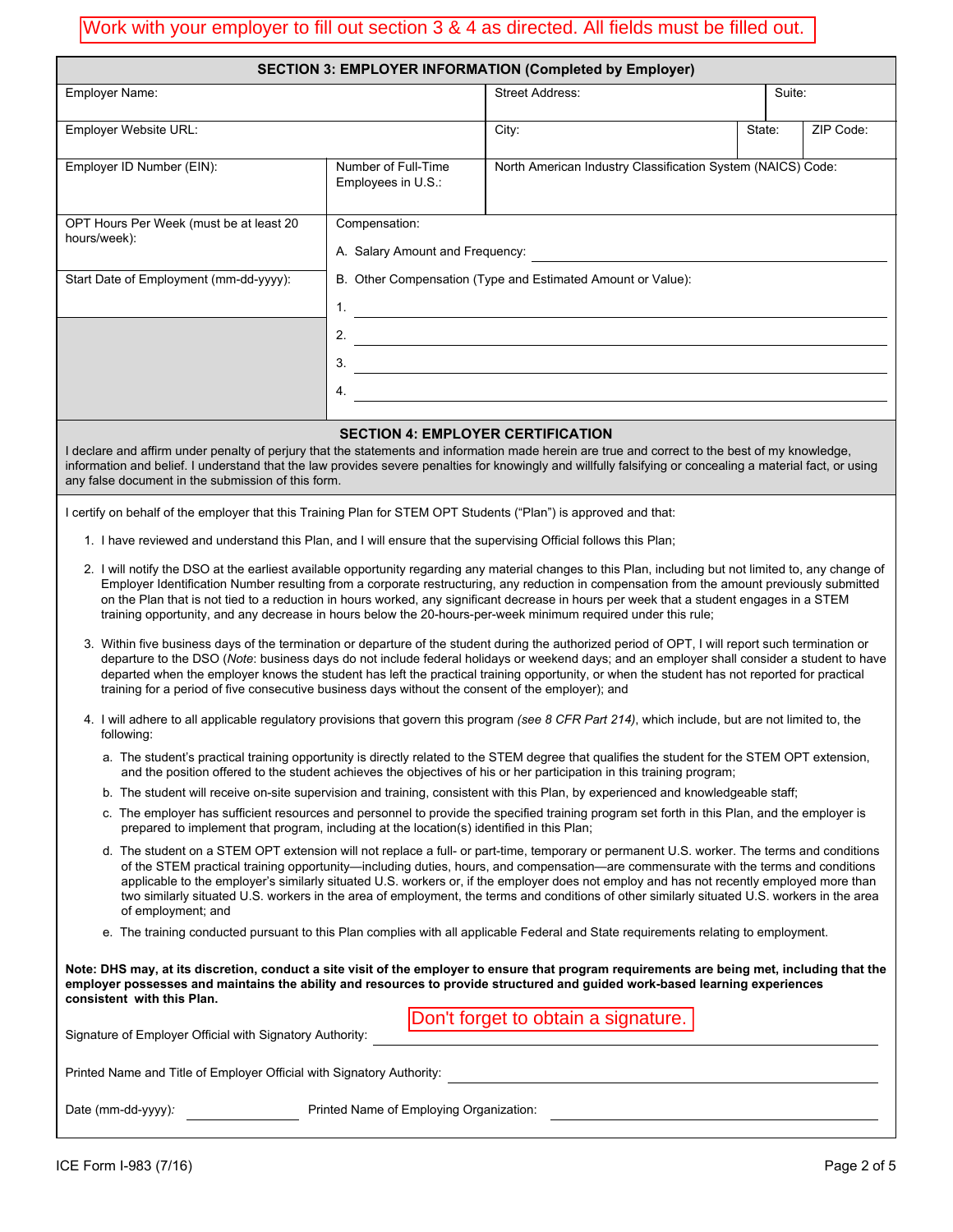# Work with your employer to fill out section 5 as directed. All fields must be filled out.

|                                                      | SECTION 5: TRAINING PLAN FOR STEM OPT STUDENTS (Completed by Student and Employer)                                                                                                                                                                                                                          |  |  |  |  |  |  |
|------------------------------------------------------|-------------------------------------------------------------------------------------------------------------------------------------------------------------------------------------------------------------------------------------------------------------------------------------------------------------|--|--|--|--|--|--|
| Student Name (Surname/Primary Name, Given Name):     |                                                                                                                                                                                                                                                                                                             |  |  |  |  |  |  |
|                                                      |                                                                                                                                                                                                                                                                                                             |  |  |  |  |  |  |
| Employer Name:                                       |                                                                                                                                                                                                                                                                                                             |  |  |  |  |  |  |
|                                                      | <b>EMPLOYER SITE INFORMATION</b>                                                                                                                                                                                                                                                                            |  |  |  |  |  |  |
| Site Name:                                           | Site Address (Street, City, State, ZIP):                                                                                                                                                                                                                                                                    |  |  |  |  |  |  |
| Name of Official:                                    | Official's Title:                                                                                                                                                                                                                                                                                           |  |  |  |  |  |  |
| Official's Email:                                    | Official's Phone Number:                                                                                                                                                                                                                                                                                    |  |  |  |  |  |  |
| details based on that plan.                          | Note: for the remaining fields in this section, employers who already have an internal/pre-existing training plan in place may fill in the                                                                                                                                                                  |  |  |  |  |  |  |
| through his or her qualifying STEM degree.           | Student Role: Describe the student's role with the employer and how that role is directly related to enhancing the student's knowledge obtained                                                                                                                                                             |  |  |  |  |  |  |
| as well as the means by which they will be achieved. | Goals and Objectives: Describe how the assignment(s) with the employer will help the student achieve his or her specific objectives for work-based<br>learning related to his or her STEM degree. The description must both specify the student's goals regarding specific knowledge, skills, or techniques |  |  |  |  |  |  |
|                                                      | Employer Oversight: Explain how the employer provides oversight and supervision of individuals filling positions such as that being filled by the<br>named F-1 student. If the employer has a training program or related policy in place that controls such oversight and supervision, please describe.    |  |  |  |  |  |  |
| measures and assessments, please describe.           | Measures and Assessments: Explain how the employer measures and confirms whether individuals filling positions such as that being filled by the<br>named F-1 student are acquiring new knowledge and skills. If the employer has a training program or related policy in place that controls such           |  |  |  |  |  |  |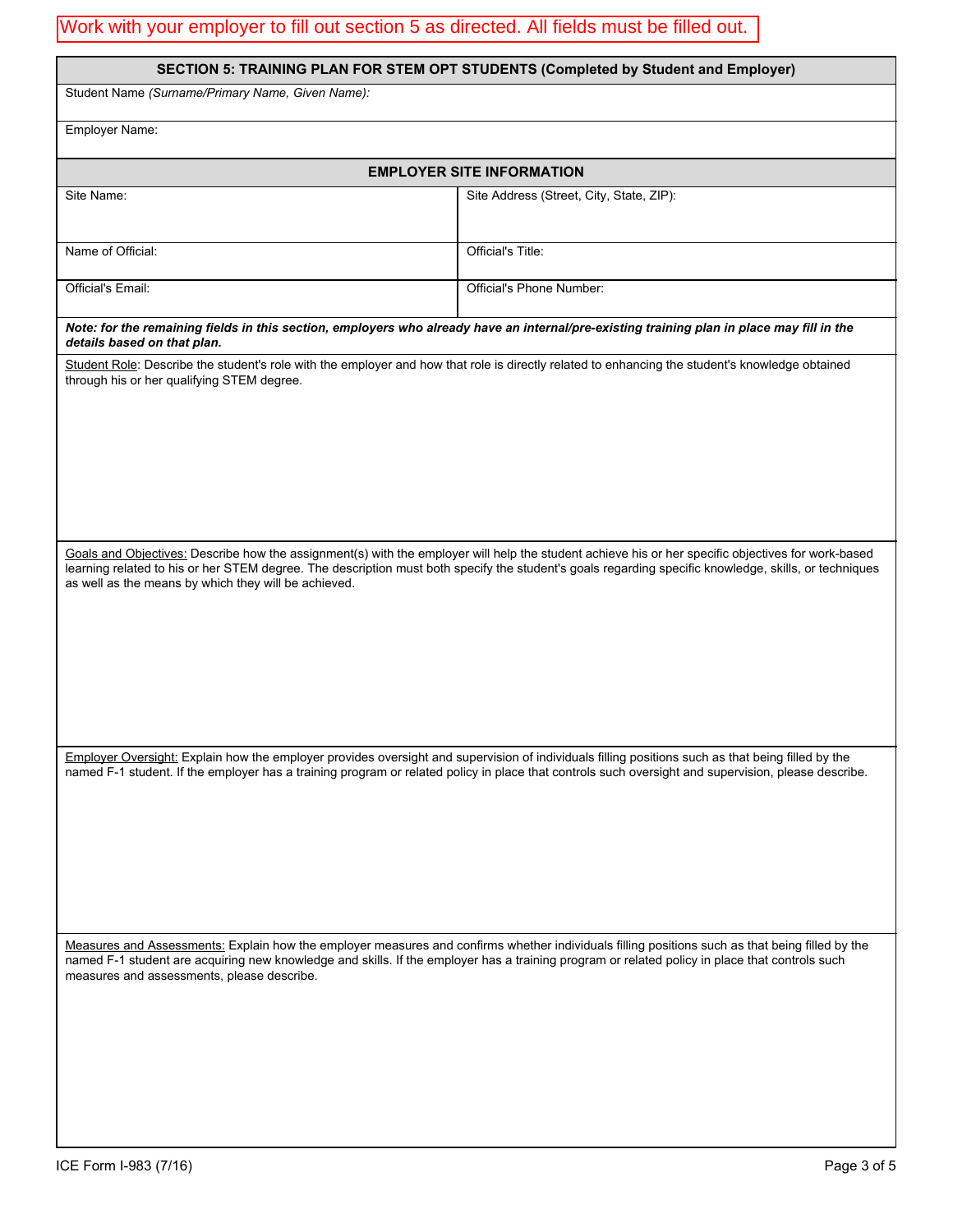Additional Remarks *(optional):* Provide additional information pertinent to the Plan.

### **SECTION 6: EMPLOYER OFFICIAL CERTIFICATION**

I declare and affirm under penalty of perjury that the statements and information made herein are true and correct to the best of my knowledge, information and belief. I understand that the law provides severe penalties for knowingly and willfully falsifying or concealing a material fact, or using any false document in the submission of this form.

**Employer Official with Signatory Authority -** I certify that:

- 1. I have reviewed, understand, and will follow this Training Plan for STEM OPT Students (Plan);
- 2. I will conduct the required periodic evaluations of the student;\*
- 3. I will adhere to all applicable regulatory provisions that govern this program *(see 8 CFR Part 214.2(f)(10)(ii))*; and
- 4. I will notify the DSO regarding any material changes to or material deviations from this Plan at the earliest available opportunity, including if I believe the student is not receiving appropriate training as delineated in this Plan.

Signature of Employer Official with Signatory Authority:

Don't forget to obtain a signature.

Printed Name and Title of Employer Official with Signatory Authority:

Date (mm-dd-yyyy):

## **PRIVACY ACT STATEMENT**

AUTHORITIES: Section 101(a)(15)(F) of the Immigration and Nationality Act of 1952, as amended (INA), 8 U.S.C. 1101(a)(15)(F), Section 641 of the Illegal Immigration Reform and Immigrant Responsibility Act of 1996 (IIRIRA), Pub. L. 104-208, Div. C, 110 Stat. 3009-546 (codified at 8 U.S.C. 1372), Section 502 of the Enhanced Border Security and Visa Entry Reform Act of 2002, Pub. L. 107-173, 116 Stat. 543 (codified at 8 U.S.C. 1762) and Homeland Security Presidential Directive No. 2 (HSPD-2), authorize U.S. Immigration and Customs Enforcement (ICE) to collect the information requested in this form.

PURPOSE: The information collection on this form is used to assist in the administration of the STEM Optional Practical Training (OPT) extension so that Designated School Officials (DSO) can properly recommend the Student for and review and help coordinate his or her STEM optional practical training opportunity.

ROUTINE USES: The information collected on this form may be shared with: the individuals who signed the Plan, relevant DSOs acting as liaisons with the DHS, Federal, State, local, or foreign government entities for law enforcement purposes, Members of Congress in response to requests on the Student's behalf, or as otherwise authorized pursuant to its published Privacy Act system of records notice - Privacy Act of 1974: U.S. Immigration and Customs Enforcement, DHS/ICE-001 Student and Exchange Visitor Information System (SEVIS) System of Records (https://www.dhs.gov/system-records-notices-sorns).

DISCLOSURE: The information you provide is voluntary. However, failure to provide the information requested on this form may delay or prevent participation in a STEM OPT opportunity.

## **PAPERWORK REDUCTION ACT**

The public reporting burden for this collection of information is estimated to average 7.5 hours per response, including time required for searching existing data sources, gathering the necessary documentation, providing the information and/or documents required, and reviewing the final collection. You do not have to supply this information unless this collection displays a currently valid Office of Management and Budget (OMB) control number. If you have comments on the accuracy of this burden estimate and/or recommendations for reducing it, send them to: U.S.Immigration and Customs Enforcement, Office of Policy, 500 12th Street SW, Washington, D.C. 20536

\*See evaluation forms that follow for student's first evaluation, to occur before the one year anniversary of the start date of the student's STEM OPT employment authorization, and final program evaluation.